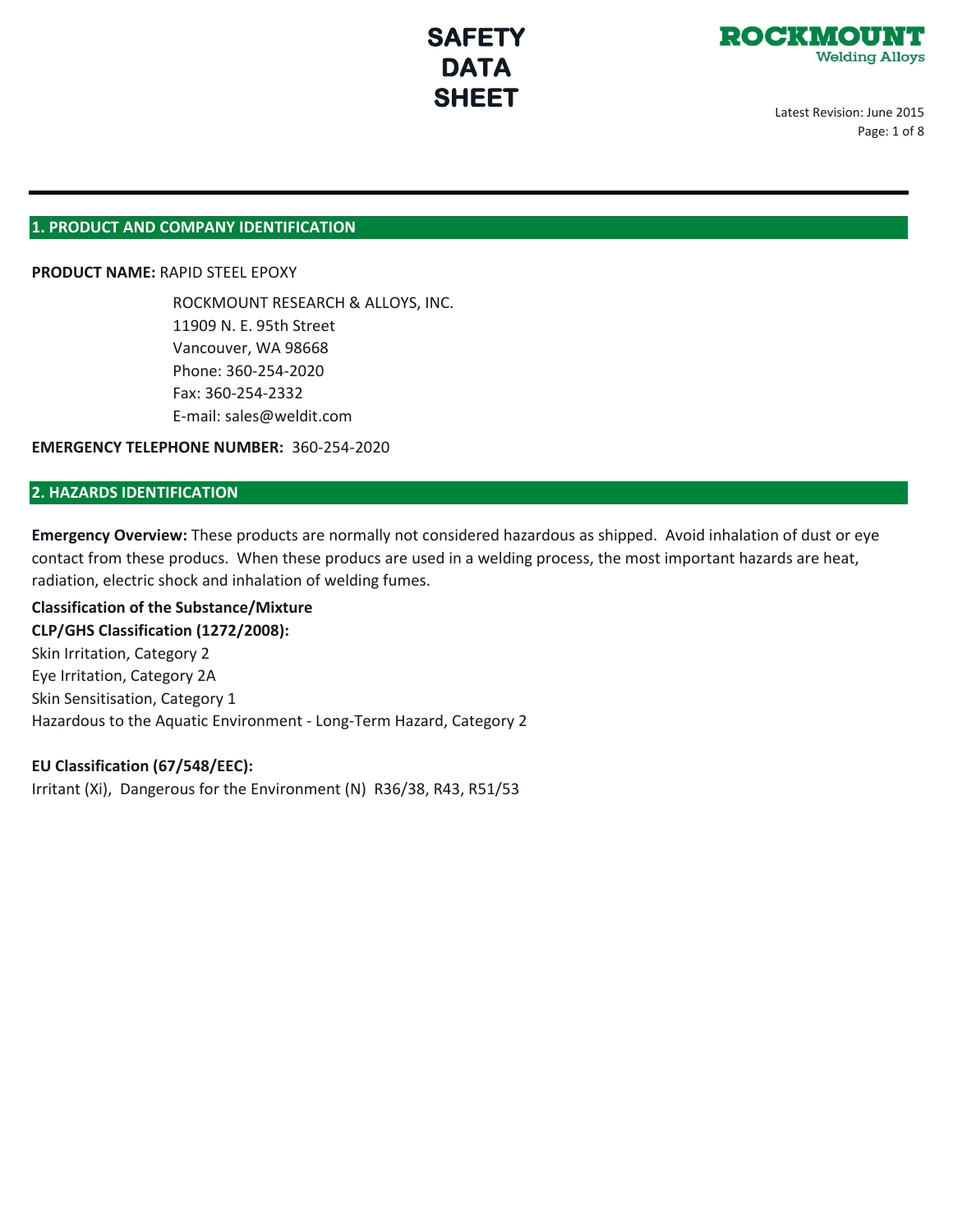

Latest Revision: June 2015 Page: 2 of 8

**Labelling: Symbols:** 



**Signal Word: Danger**

### **Hazard Statements:**

H315- Causes skin irritation.

H317 - May cause an allergic skin reaction.

H319 - Causes serious eye irritation.

H411 - Toxic to aquatic life with long lasting effects.

### **Precautionary Statements:**

P261 – Avoid breathing dust/fume/gas/mist/vapours/spray.

P264 – Wash skin and hair thoroughly after handling.

P270 – Do not eat, drink or smoke when using this product.

P272 – Contaminated work clothing should not be allowed out of the workplace.

P273 - Avoid release to the environment.

P280 – Wear protective gloves/eye protection/face protection.

P302+P352 - IF ON SKIN: Wash with plenty of soap and water.

P305+P351+P338 - IF IN EYES: Rinse cautiously with water for several minutes. Remove contact lenses, if present and easy to do. Continue rinsing.

P332+P313 - If skin irritaition occurs: Get mediacl advice/attention.

P333+P313 - IF skin irritation or rash occurs: Get medical advise/attention.

P337+P313 - IF eye irrtation persists: Get medical advice/attention.

P362- Take off contaminated clothing and wash before reuse.

P363 - Wash contaminated clothing before reuse.

P391 - Collect spillage.

P501 – Dispose of contents/container in accordance with local/regional/national/international regulations.

### **3. COMPOSITION/INFORMATION ON INGREDIENTS**

| Chemical Identity                                | CAS#       | Range %    | OSHA PEL | ACGIH-TLV    | Carcinogenicity | EU Classification<br>(67/548/EEC)                                 | CLP/GHS Classification (1272/2008)       |
|--------------------------------------------------|------------|------------|----------|--------------|-----------------|-------------------------------------------------------------------|------------------------------------------|
|                                                  |            |            | (mg/m3)  | (mg/m3)      |                 |                                                                   |                                          |
| Glycidyl Ethers<br>of Bisphenol<br>A Resins      | 25068-38-6 | $5-10$     | N/est    | <b>N/est</b> | No              | ×<br>(Xi) R36/38<br>(Xi) R43<br>×<br>(N), R51/53                  | ◇<br>(H315) Skin Init. 2                 |
|                                                  |            |            |          |              |                 |                                                                   | (H319) Eye Irrit 2A<br>◇                 |
|                                                  |            |            |          |              |                 |                                                                   | (H317) Skin Sens. 1<br>◇                 |
|                                                  |            |            |          |              |                 |                                                                   | ◇<br>(H411) Aquatic C. 2                 |
| Tri(dimethy-<br>laminomethyl)<br>phenol          | 90-72-2    | $.5 - 1.5$ | 5 PPM    | N/est        | No              | ×<br>(Xn) R22<br>(Xi) R36/38<br>×                                 | ◇<br>(H302) Acute Tox. 4                 |
|                                                  |            |            |          |              |                 |                                                                   | (H315) Skin Init. 2<br>◇                 |
|                                                  |            |            |          |              |                 |                                                                   | ◇<br>(H319) Eye Irrit 2A                 |
| Diglycidyl<br>Ethers of<br>Bisphenol<br>A Resins | 02864-14-4 | $1-5$      | N/est    | N/est        | No              | $\overline{\mathbf{y}}$<br>(Xi) R36/38<br>(Xi) R43<br>(N), R51/53 | (H315) Skin Init. 2<br>չ                 |
|                                                  |            |            |          |              |                 |                                                                   | ◇<br>(H319) Eye Irrit 2A                 |
|                                                  |            |            |          |              |                 |                                                                   | $\Leftrightarrow$<br>(H317) Skin Sens. 1 |
|                                                  |            |            |          |              |                 |                                                                   | (H411) Aquatic C. 2<br>◇                 |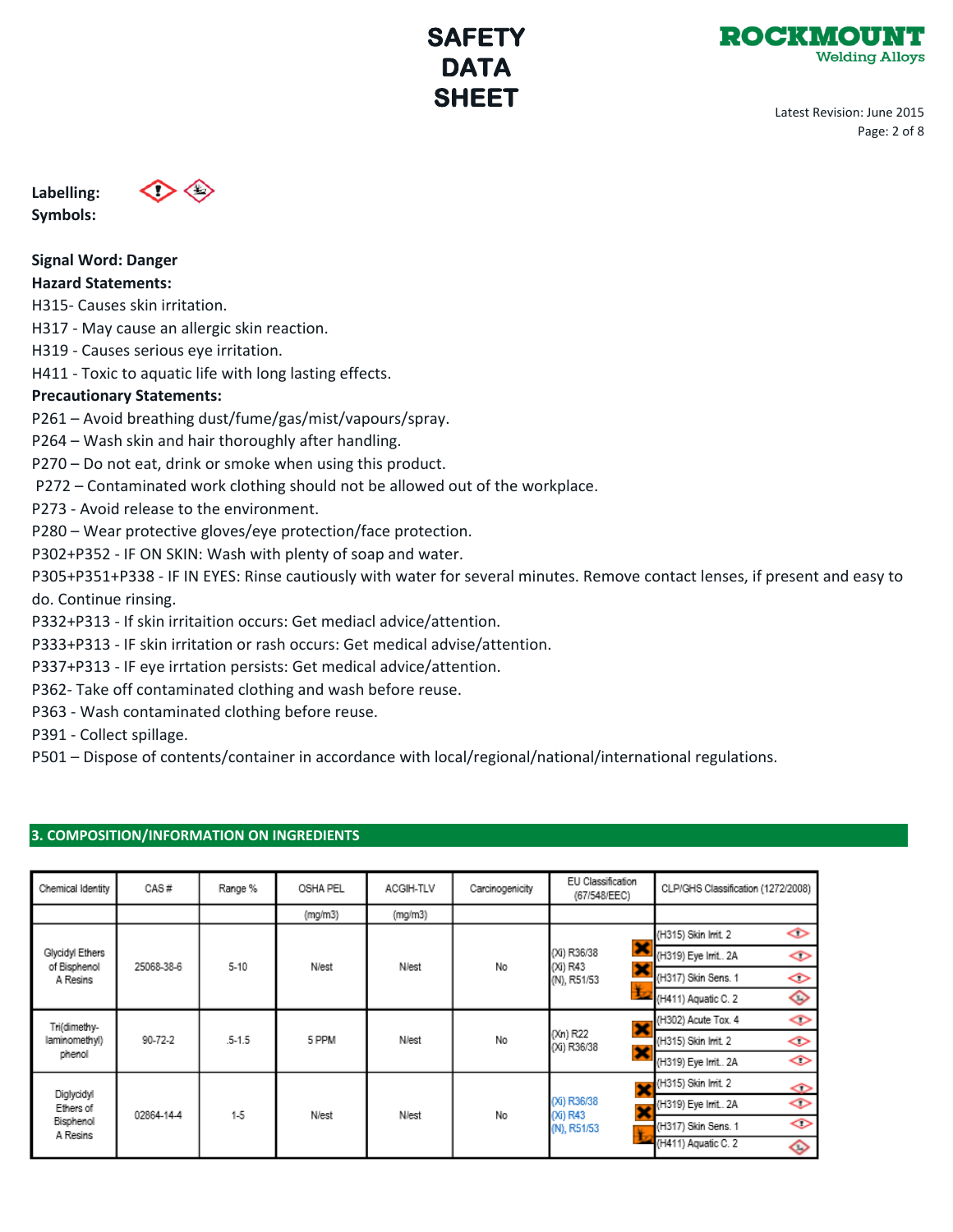



Latest Revision: June 2015 Page: 3 of 8

**Important:** This section covers the materials of which the products manufactured. The fumes and gases produced during normal use of this product are covered in section 10. The term "Hazardous" in "Hazardous Material" should be interpreted as a term required and defined in OSHA Hazard Communication Standard 29CFR 1910-1200 and it does not necessarily imply the existence of hazard. The chemicals or compounds reportable by Section 313 of SARA are marked by the symbol #.

#### **4. FIRST AID MEASURES**

Inhalation: Remove to fresh air immediately or administer oxygen. Get medical attention immediately. Skin: Flush skin with large amounts of water. If irritation develops and persists, get medical attention. Eye: Flush eyes with water for at least 15 minutes. Get medical attention. Ingestion: Obtain medical attention immediately if ingested.

#### **5. FIRE FIGHTING MEASURES**

**Suitable Extinguishing Media:** Water spray, foam, CO2, dry chemical. **Unsuitable Extinguishing Media:** Not applicable. **Specific Hazards in Case of Fire:** Not applicable.

**Protective Equipment:** Fire fighters should wear complete protective clothing including self-contained breathing apparatus.

#### **6. ACCIDENTAL RELEASE MEASURES**

**Environment Precautions:** Refer to section 13.

**Cleaning Measures:** Solid objects may be picked up and placed into a container. Liquids or pastes should be scooped up and placed into a container. Wear proper protective equipment while handling these materials. Do not discard as refuse.

#### **7. HANDLING AND STORAGE**

**Precautions for Safe Handling:** Keep container tightly sealed. Store in cool, dry location in tightly closed containers. Ensure good ventilation at the workplace. Open and handle the container with care. Wash thoroughly after handling, especially before eating, drinking, smoking and using restroom facilities. Container can be hazardous when empty. Do not re-use empty container for food, clothing or products for human or animal consumption, or where skin contact can occur.

#### **8. EXPOSURE CONTROL/PERSONAL PROTECTION**

The usual precautionary measures for handling chemicals should be followed. Keep away from food, beverages and food. Remove all soiled and contaminated clothing immediately. Wash hands before break and at the end of work. Exposure limits: Use industrial hygiene equipment to ensure that exposure does not exceed applicable national exposure limits. The limits defined under section 3 can be used as guidance. Unless noted, all values are for 8 hour time weighted average.

Biological limits: No available data

Personal protection: Respiratory protection: Use an air purifying dust respirator when welding or brazing in a confined space, or when local exhaust or ventilation is not sufficient to keep exposure values within safe limits. Hands protection: Wear appropriate gloves to prevent skin contact.

EN 12477: Protection gloves for welders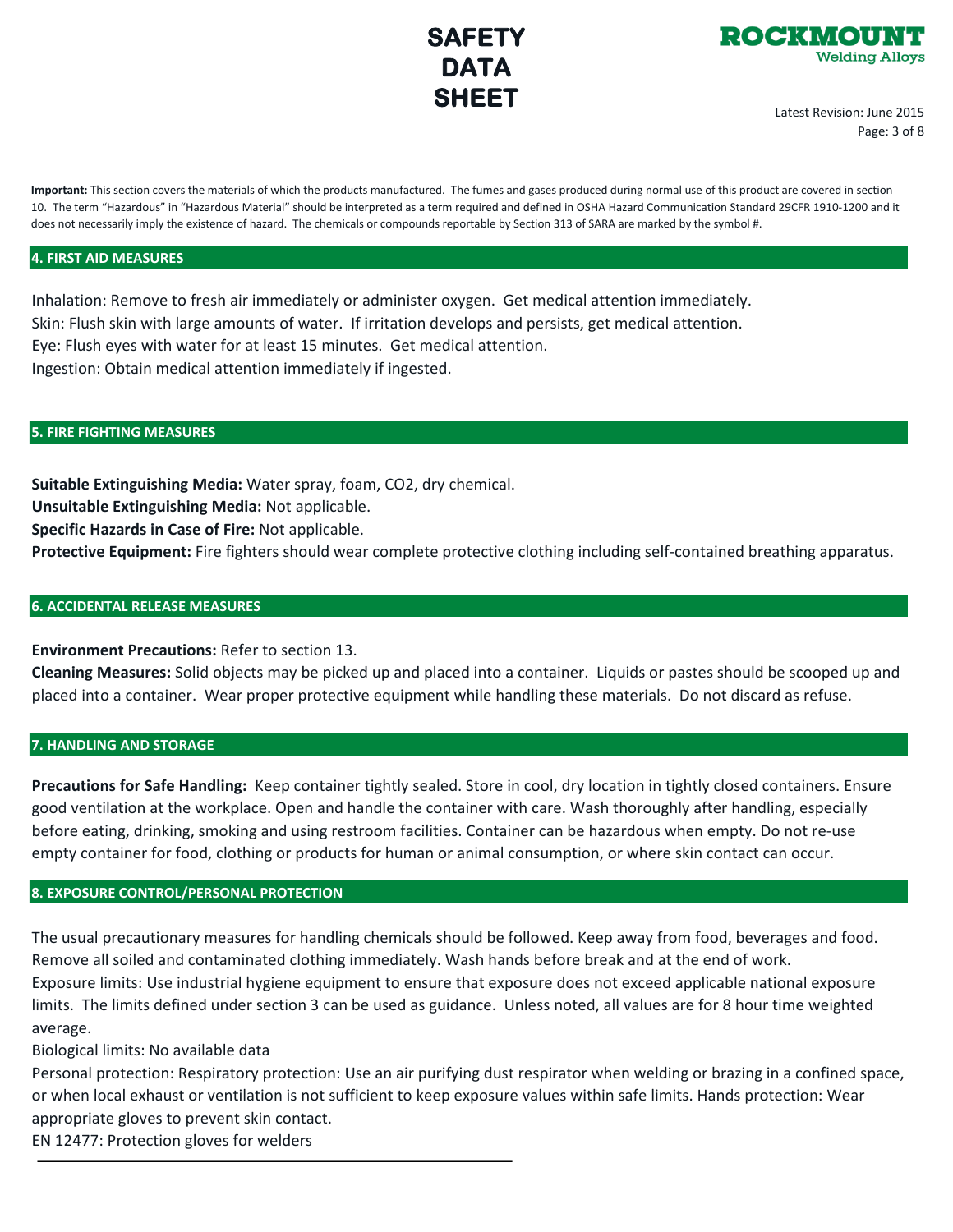

Latest Revision: June 2015 Page: 4 of 8

| Requirements (EN Levels) | Type A  | Type B  |
|--------------------------|---------|---------|
| Abrasion (Cycles)        | 2(500)  | 1 (100) |
| Cut (Factor)             | 1(1.2)  | 1(1.2)  |
| Tear (Newton)            | 2(25)   | 1 (10)  |
| Puncture (Newton)        | 2(60)   | 1 (20)  |
| Burning Behaviour        | 3       | 2       |
| Contact Heat             |         |         |
| Convective Heat          | 2       |         |
| Small Splashes           | 3       | 2       |
| Dexterity                | 1(11)   | 4(6.5)  |
|                          | Class 1 |         |

| Impact of Spatter         | 15 Drops                                                 |
|---------------------------|----------------------------------------------------------|
| Heat Transfer (radiation) | RHTI 24 ≥ 7 seconds                                      |
| Process                   | Manual welding with light formation of spatter and drops |
|                           | • Gas Welding                                            |
|                           | • TIG Welding                                            |
|                           | • MIG Welding                                            |
|                           | · Micro plasma welding                                   |
|                           | • Brazing                                                |
|                           | · Spot Welding                                           |

|                                 | . DI GEILIE                                   |  |  |
|---------------------------------|-----------------------------------------------|--|--|
|                                 | · Spot Welding                                |  |  |
|                                 | • MMA Welding (with rutile-covered electrode) |  |  |
| <b>Environmental Conditions</b> | Operation of machines                         |  |  |
|                                 | Oxygen cutting machines                       |  |  |
|                                 | . Plasma cutting machines                     |  |  |
|                                 | . Resistance welding machines                 |  |  |
|                                 | • Machines for thermal spraying               |  |  |
|                                 | · Bench welding                               |  |  |

| Class 2                         |                                                                        |  |  |
|---------------------------------|------------------------------------------------------------------------|--|--|
| Impact of Spatter               | 25 Drops                                                               |  |  |
| Heat Transfer (radiation)       | RHTI 24 $\geq$ 16 seconds                                              |  |  |
| Process                         | Manual welding with heavy formation of spatter and drops               |  |  |
|                                 | • MMA welding (with basic or cellulose-covered electrodes)             |  |  |
|                                 | · MAG welding (with CO2 or mixed gases)                                |  |  |
|                                 | • MIG Welding (with high current)                                      |  |  |
|                                 | • Self shielded flux core arc welding<br>• Plasma cutting<br>• Gouging |  |  |
|                                 |                                                                        |  |  |
|                                 |                                                                        |  |  |
|                                 | • Oxygen cutting                                                       |  |  |
|                                 | • Thermal spraying                                                     |  |  |
| <b>Environmental Conditions</b> | Operation of machines                                                  |  |  |
|                                 | . In confined spaces                                                   |  |  |
|                                 | • At overhead welding/cutting or in comparable constrained positions   |  |  |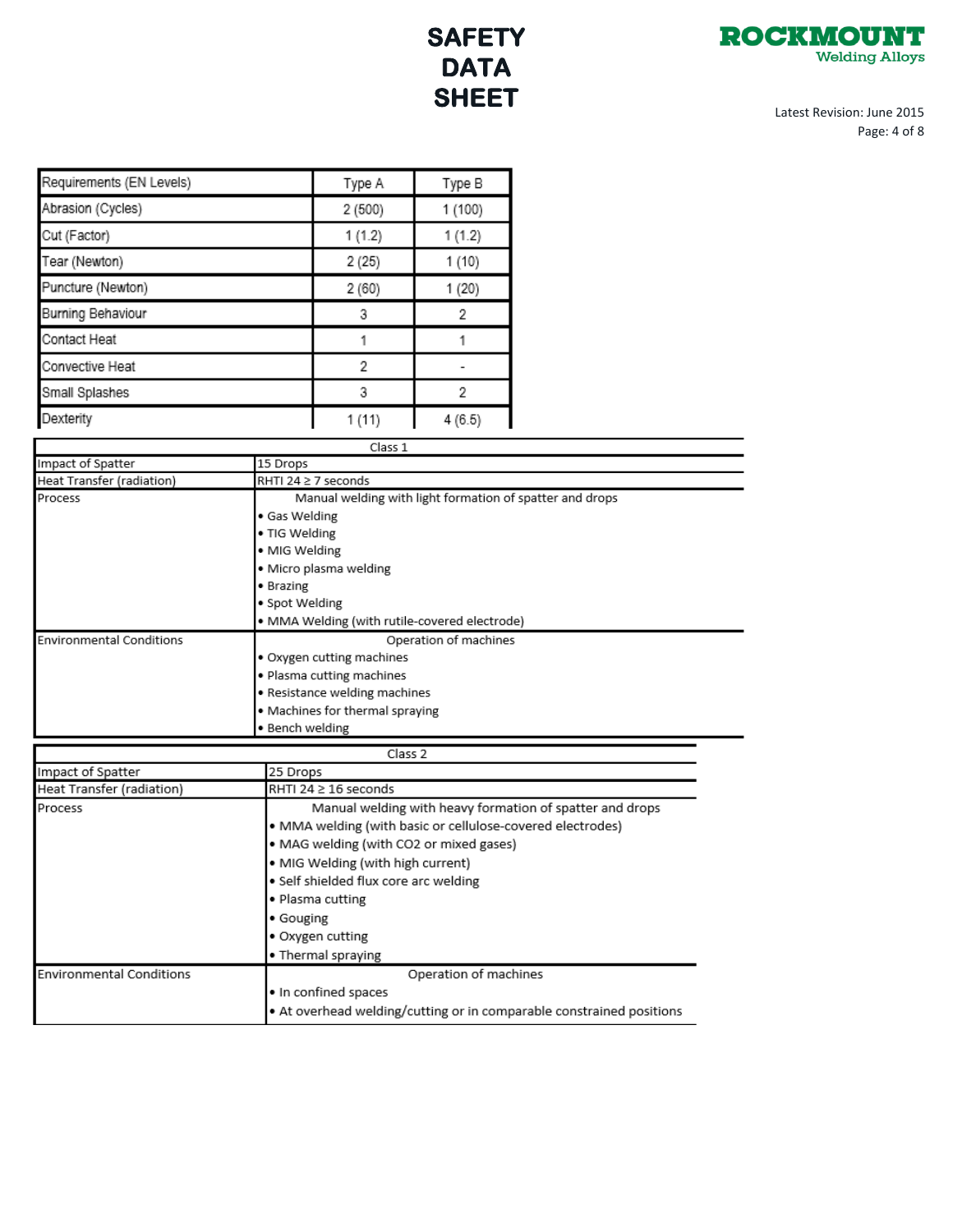

Latest Revision: June 2015 Page: 5 of 8

#### **9. PHYSICAL AND CHEMICAL PROPERTIES**

Appearance: Putty Color: Gray Odour: Sulphur, Mercaptan Odour Threshold: Not Available pH Value: >7.0 Melting Point/Melting Range: Not Available Freezing Point: Not Available Boiling Point/Boiling Range: Not Available Flash point: Not Available Evaporation Rate: Not Available Self-in flammability: Not Available Explosion limits: Not Available Vapour pressure: Not Available Vapour density: Not Available Density at 20ºC: Not Available Relative density: Not Available Solubility: Soluble in water. Partition coefficient: Not Available Auto-ignition temperature: Not Available Decomposition temperature: Not Available Other Information: No available data**.**

#### **10. STABILITY AND REACTIVITY**

Hazardous Reactions: Contact with chemical substances like acids or strong bases cause generation of gas. Conditions to Avoid: Not applcable.

Incompatible Materials: Oxidizing agents. Reaction with strong reducing agents such as metal hydrides, acetic anhydride or alkai metals will generate hydrogen gas which could create an explosive hazard.

Hazardous Decomposition Products: CO2, aldehydes, acids, oxides of sulphur and nitrogen.

#### **11. TOXICOLOGICAL INFORMATION**

Acute Effects: Overexposure to welding fumes may result in symptoms like metal fume fever, dizziness, nausea, dryness or irritation of the nose, throat or eyes. Signs and symptoms of Poassium Chloride exposure are hyperkalaemia, nausea, vomiting, abdominal pain, diarrhea, constipation, paraesthesia, thirst, dizziness, rash, pruritus, weakness, muscle cramps, minor psychiatric changes and minor visual changes. May cause sensitisation by skin contact.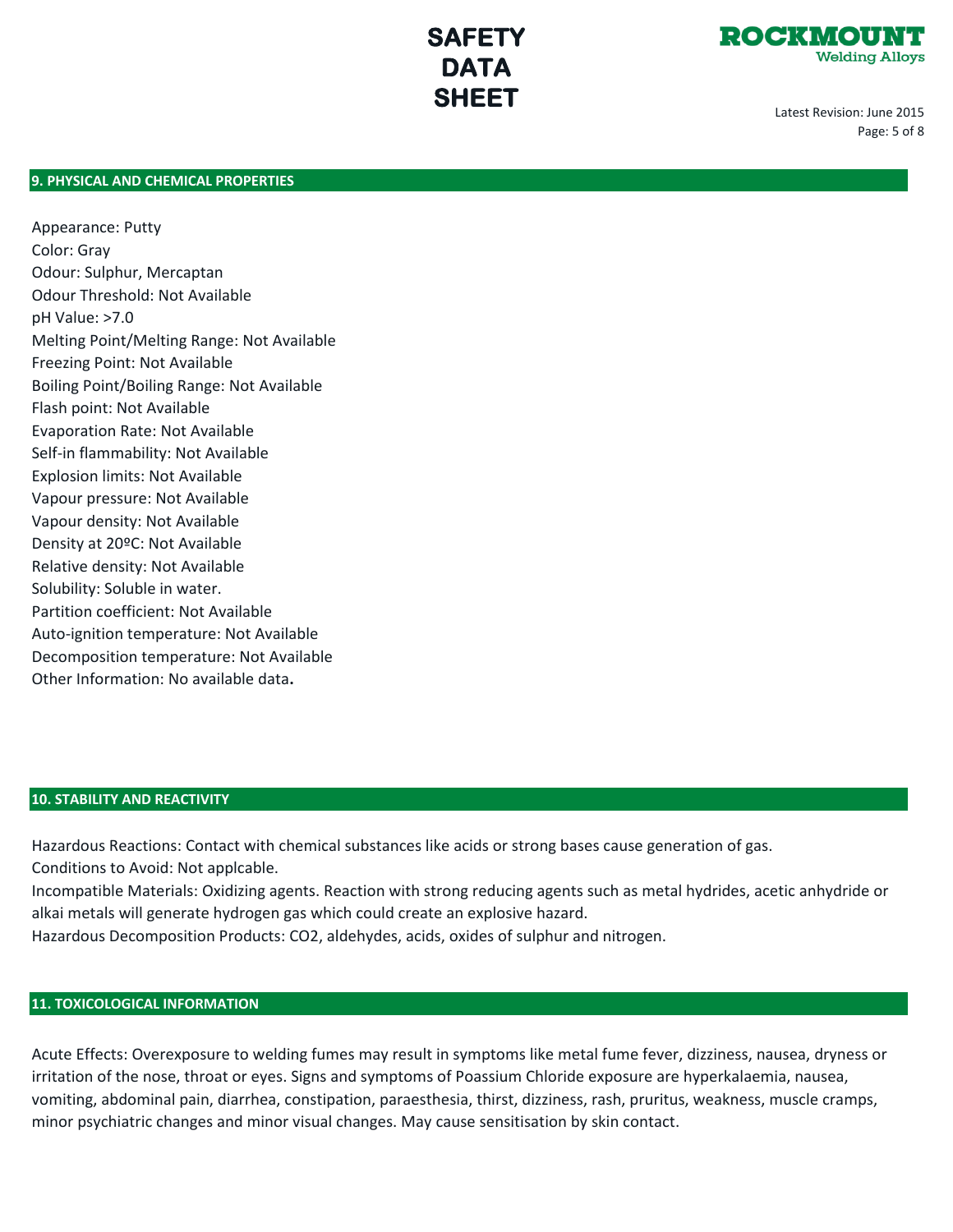

Latest Revision: June 2015 Page: 6 of 8

| LD/LC50 Values that are relevant for classification |             |                          |  |
|-----------------------------------------------------|-------------|--------------------------|--|
| Glycidyl ethers of bisphenol A resins 25068-38-6    |             |                          |  |
| Oral                                                | LD50        | >5000 mg/kg (rat)        |  |
| Skin                                                | <b>LC50</b> | $>$ 20000 mg/kg (rabbit) |  |

| LD/LC50 Values that are relevant for classification |      |                          |  |
|-----------------------------------------------------|------|--------------------------|--|
| Diglycidyl ehters of bisphenol A resins 028064-14-4 |      |                          |  |
| Oral                                                | LD50 | >5000 mg/kg (rat)        |  |
| Skin                                                | LC50 | $>$ 20000 mg/kg (rabbit) |  |

| LD/LC50 Values that are relevant for classification |      |                  |  |
|-----------------------------------------------------|------|------------------|--|
| Tri(dimethylaminomethl)phenol 90-72-2               |      |                  |  |
| Oral                                                | LD50 | 1200 mg/kg (rat) |  |
| Dermal                                              | LD50 | 1280 mg/kg (rat) |  |

**Chronic Effects:** Overexposure to welding fumes may affect pulmonary function and eyes. Pre-existing pulmonary diseases (e.g., bronchitis, asthma) may be aggravated by inhalation exposure, particularly as fume. Chronic copper poisoning is typified by hepatic cirrhosis, brain damage and demyelination, kidney defects and copper deposition in the cornea as exemplified by humans with Wilson's disease. It has also been reported that copper poisoning has led to haemolytic anemia and accelerates arteriosclerosis.

#### **12. ECOLOGICAL INFORMATION**

**Toxicity:** No available data.

**Persistence and Degradability:** No available data.

**Bio Accumulative Potential:** No availability data.

**Mobility in Soil:** No available data.

**Other Adverse Effects:** No available data.

Do not allow undiluted product or large quantities to reach ground water, water course or sewage system. Do not allow product to be released in the environment without proper governmental permits.

#### **13. DISPOSAL CONSIDERATIONS**

**Product:** For product elimination, dispose of in accordance with EPA regulations. **Package:** May be disposed in approved landfills provided local regulations are observed.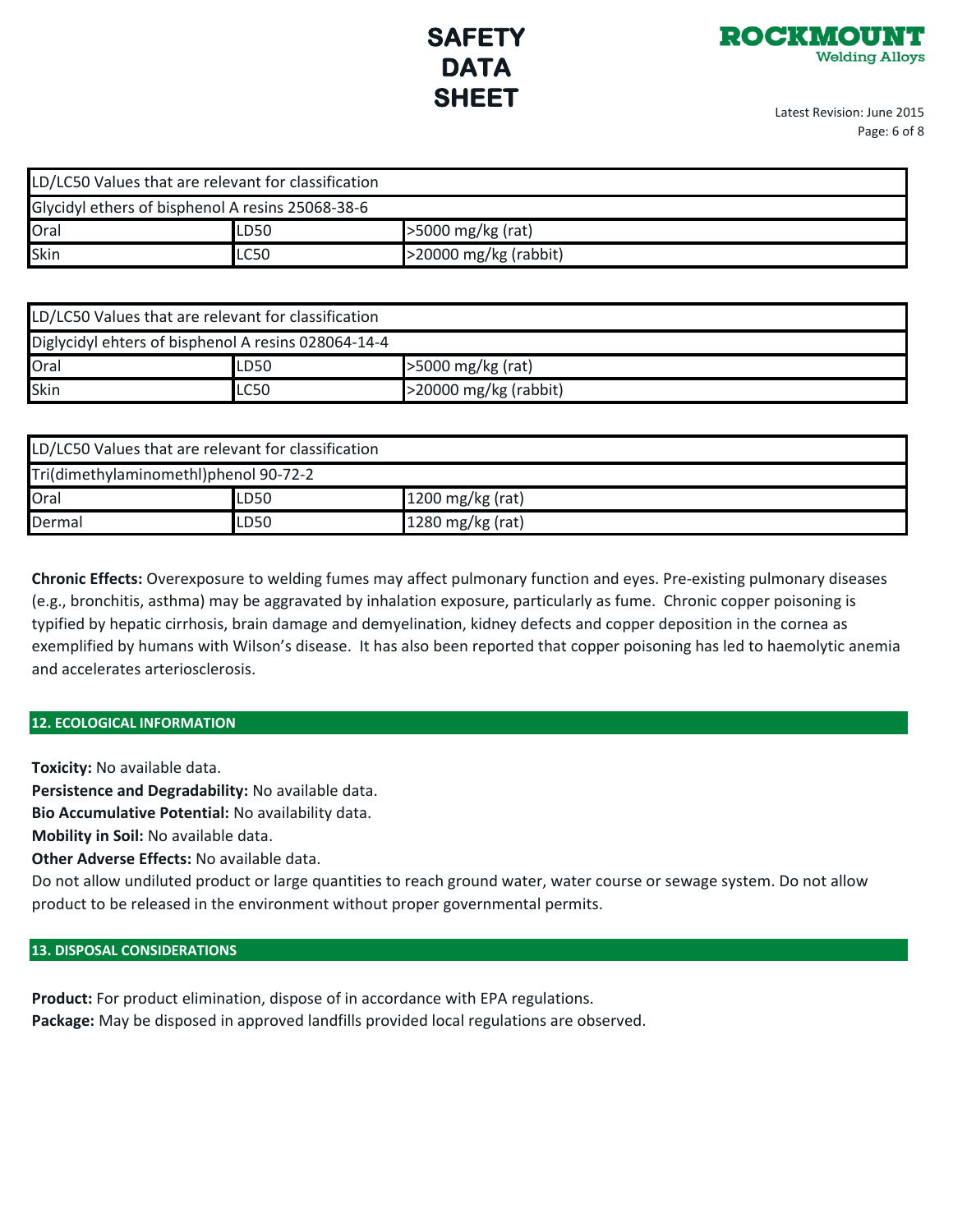



Latest Revision: June 2015 Page: 7 of 8

#### **14. TRANSPORT INFORMATION**

**UN-number:** Not regulated **UN proper shipping name:** N/A **Transport hazard class:** N/A **Packing group:** N/A

#### **15. REGULATORY INFORMATION**

Safety, health and environment regulations/legislation specific for the substance or mixture: Read and understand the manufacturer's instructions, your employer's safety practices and the health and safety instructions on the label. Observe any federal and local regulations. Take precautions when welding and protect yourself and others. Chemical safety assessment: No

USA: Under the OSHA Hazard Communication Standard, this product is considered hazardous. This product contains or produces a chemical known to the state of California to cause cancer and birth defects (or other reproductive harm). (California Health & Safety Code § 25249.5 et seq.) United States EPA Toxic Substance Control Act: All constituents of this product are on the TSCA inventory list or are excluded from listing. EPCRA/SARA Title III Toxic Chemicals: Not Applicable.

#### **16. OTHER INFORMATION**

The information in this document is believed to be correct as of the date issued. However, no warranty is expressed to be implied regarding the accuracy or completeness of this information. This information and product are furnished on the condition that the person receiving them shall make his own determinations as to the suitability of the product for his particular purpose and on the condition that he assumes the risk of his use thereof. This Material Safety Data Sheet complies with the EC directives 91/155/EEC and 93/112/EEC, including modifications 2001/58/EC. Complies with OSHA Communication Standard 29 CFR 1910.1200 and Superfund Amendments and Reauthorization Act (SARA) of 1986 Public Law 99-499

Hazard Statements:

- H302 Harmful if swallowed.
- H315 Causes skin irritation.
- H317 May cause an allergic skin reaction.
- H319 Causes serious eye irritation.
- H411 Toxic to aquatic

R22 - Harmful if swallowed.

- R36/38 Irratating to eyes and skin.
- R43 May cause sensitization by skin contact.
- R51/53 Toxic to aquatic organisms, may cause long-term adverse effects in the aquatic environment.